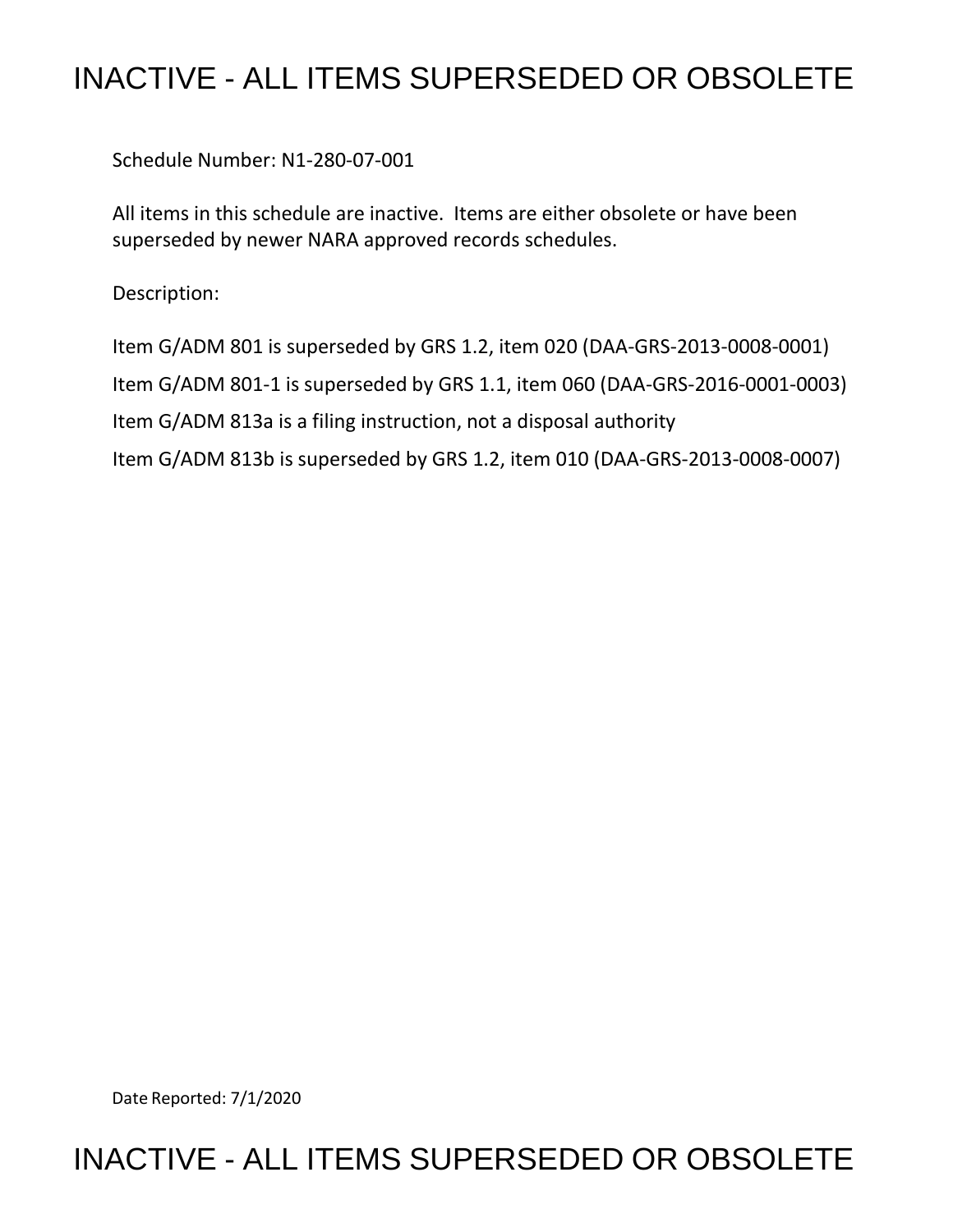| <b>REQUEST FOR RECORDS DISPOSITION AUTHORITY</b>                                                                     |                                                                                       |                                                                                                                                                                                                                           |                |                                                                                  | I FAVE BI ANK (NARA IISA ONIV)<br><b>JOB NUMBER</b> |                                   |                          |  |
|----------------------------------------------------------------------------------------------------------------------|---------------------------------------------------------------------------------------|---------------------------------------------------------------------------------------------------------------------------------------------------------------------------------------------------------------------------|----------------|----------------------------------------------------------------------------------|-----------------------------------------------------|-----------------------------------|--------------------------|--|
|                                                                                                                      |                                                                                       | (See Instructions on reverse)                                                                                                                                                                                             |                | $My - 280 - 07 - 1$                                                              |                                                     |                                   |                          |  |
| TO NATIONAL ARCHIVES and RECORDS ADMINISTRATION (NIR)                                                                |                                                                                       |                                                                                                                                                                                                                           |                |                                                                                  | DATE RECEIVED                                       |                                   |                          |  |
| WASHINGTON, DC 20408<br>1 FROM (Agency or establishment)                                                             |                                                                                       |                                                                                                                                                                                                                           |                |                                                                                  | NOTIFICATION TO AGENCY                              |                                   |                          |  |
|                                                                                                                      |                                                                                       | FEDERAL MEDIATION AND CONCILIATIONA SERVICE                                                                                                                                                                               |                | In accordance with the provisions of 44                                          |                                                     |                                   |                          |  |
|                                                                                                                      | 2 MAJOR SUBDIVISION                                                                   |                                                                                                                                                                                                                           |                | U S C 3303a the disposition request,<br>including amendments, is approved except |                                                     |                                   |                          |  |
|                                                                                                                      |                                                                                       | ADMIN SERVICES/INFORMATION SYSTEMS DEPT                                                                                                                                                                                   |                |                                                                                  | for items that may be marked "disposition           |                                   |                          |  |
|                                                                                                                      | 3 MINOR SUBDIVISION                                                                   |                                                                                                                                                                                                                           |                | 10                                                                               | not approved" or "withdrawn" in column              |                                   |                          |  |
| <b>Grants Administration Department</b><br>4 NAME OF PERSON WITH WHOM TO CONFER<br>5 TELEPHONE                       |                                                                                       |                                                                                                                                                                                                                           |                |                                                                                  | <b>DATE</b>                                         | ARCHIVIST OF THE UNITED STATES    |                          |  |
| <b>DEAN BUNDY</b>                                                                                                    |                                                                                       |                                                                                                                                                                                                                           | (202) 606-2157 |                                                                                  |                                                     | $cl$ $(7107)$ Alta badein the     |                          |  |
|                                                                                                                      |                                                                                       |                                                                                                                                                                                                                           |                |                                                                                  |                                                     |                                   |                          |  |
| 6                                                                                                                    |                                                                                       | AGENCY CERTIFICATION                                                                                                                                                                                                      |                |                                                                                  |                                                     |                                   |                          |  |
| I hereby certify that I am authorized to act for this agency in matters pertaining to the disposition of its records |                                                                                       |                                                                                                                                                                                                                           |                |                                                                                  |                                                     |                                   |                          |  |
|                                                                                                                      |                                                                                       | and that the records proposed for disposal on the attached page(s) are not now needed for the business                                                                                                                    |                |                                                                                  |                                                     |                                   |                          |  |
|                                                                                                                      |                                                                                       | of this agency or will not be needed after the retention periods specified, and that written concurrence from<br>the General Accounting Office, under the provisions of Title 8 of the GAO Manual for Guidance of Federal |                |                                                                                  |                                                     |                                   |                          |  |
| Agencies,                                                                                                            |                                                                                       |                                                                                                                                                                                                                           |                |                                                                                  |                                                     |                                   |                          |  |
|                                                                                                                      |                                                                                       | $\boxtimes$ is not required,<br>is attached, or                                                                                                                                                                           |                |                                                                                  | has been requested                                  |                                   |                          |  |
| DATE (                                                                                                               |                                                                                       | SIGNATURE OF AGENCY REPRESENTATIVE                                                                                                                                                                                        |                | TITLE                                                                            |                                                     |                                   |                          |  |
| 8 DEC 2003                                                                                                           |                                                                                       | Dean Bundy                                                                                                                                                                                                                |                | <b>RECORDS MANAGER</b>                                                           |                                                     |                                   |                          |  |
|                                                                                                                      |                                                                                       |                                                                                                                                                                                                                           |                |                                                                                  |                                                     |                                   |                          |  |
| 7                                                                                                                    |                                                                                       |                                                                                                                                                                                                                           |                |                                                                                  |                                                     | 9 GRS OR                          | 10 ACTION                |  |
| <b>ITEM</b><br>N <sub>O</sub>                                                                                        |                                                                                       | 8 DESCRIPTION OF ITEM AND PROPOSED DISPOSITION                                                                                                                                                                            |                |                                                                                  |                                                     | SUPERSEDED<br><b>JOB CITATION</b> | TAKEN (NARA<br>USE ONLY) |  |
|                                                                                                                      |                                                                                       |                                                                                                                                                                                                                           |                |                                                                                  |                                                     |                                   |                          |  |
|                                                                                                                      | Program and Administrative Records of the FMCS Department of Grants<br>Administration |                                                                                                                                                                                                                           |                |                                                                                  |                                                     |                                   |                          |  |
|                                                                                                                      |                                                                                       |                                                                                                                                                                                                                           |                |                                                                                  |                                                     |                                   |                          |  |
|                                                                                                                      |                                                                                       |                                                                                                                                                                                                                           |                |                                                                                  |                                                     |                                   |                          |  |
|                                                                                                                      |                                                                                       |                                                                                                                                                                                                                           |                |                                                                                  |                                                     |                                   |                          |  |
|                                                                                                                      |                                                                                       |                                                                                                                                                                                                                           |                |                                                                                  |                                                     |                                   |                          |  |
|                                                                                                                      |                                                                                       |                                                                                                                                                                                                                           |                |                                                                                  |                                                     |                                   |                          |  |
|                                                                                                                      |                                                                                       |                                                                                                                                                                                                                           |                |                                                                                  |                                                     |                                   |                          |  |
|                                                                                                                      |                                                                                       |                                                                                                                                                                                                                           |                |                                                                                  |                                                     |                                   |                          |  |
|                                                                                                                      |                                                                                       |                                                                                                                                                                                                                           |                |                                                                                  |                                                     |                                   |                          |  |
|                                                                                                                      |                                                                                       |                                                                                                                                                                                                                           |                |                                                                                  |                                                     |                                   |                          |  |
|                                                                                                                      |                                                                                       |                                                                                                                                                                                                                           |                |                                                                                  |                                                     |                                   |                          |  |
|                                                                                                                      |                                                                                       |                                                                                                                                                                                                                           |                |                                                                                  |                                                     |                                   |                          |  |
|                                                                                                                      |                                                                                       |                                                                                                                                                                                                                           |                |                                                                                  |                                                     |                                   |                          |  |
|                                                                                                                      |                                                                                       |                                                                                                                                                                                                                           |                |                                                                                  |                                                     |                                   |                          |  |
|                                                                                                                      |                                                                                       |                                                                                                                                                                                                                           |                |                                                                                  |                                                     |                                   |                          |  |
|                                                                                                                      |                                                                                       |                                                                                                                                                                                                                           |                |                                                                                  |                                                     |                                   |                          |  |
|                                                                                                                      |                                                                                       |                                                                                                                                                                                                                           |                |                                                                                  |                                                     |                                   |                          |  |
|                                                                                                                      |                                                                                       |                                                                                                                                                                                                                           |                |                                                                                  |                                                     |                                   |                          |  |
|                                                                                                                      |                                                                                       |                                                                                                                                                                                                                           |                |                                                                                  |                                                     |                                   |                          |  |
|                                                                                                                      |                                                                                       |                                                                                                                                                                                                                           |                |                                                                                  |                                                     |                                   |                          |  |
|                                                                                                                      |                                                                                       | copies                                                                                                                                                                                                                    |                |                                                                                  |                                                     | Agen / NWMD, NWMW, NWC/           |                          |  |
|                                                                                                                      |                                                                                       | AUTHORIZED FOR LOCAL REPRODUCTION                                                                                                                                                                                         |                |                                                                                  |                                                     | SATANDARD FORM 115 (REV 3-91)     |                          |  |
|                                                                                                                      |                                                                                       | PREVIOUS EDITION NOT USABLE                                                                                                                                                                                               |                |                                                                                  |                                                     |                                   | Prescribed by NARA       |  |

 $\hat{\phantom{a}}$ 

 $\overline{\phantom{a}}$ 

<sup>36</sup> CFR 1228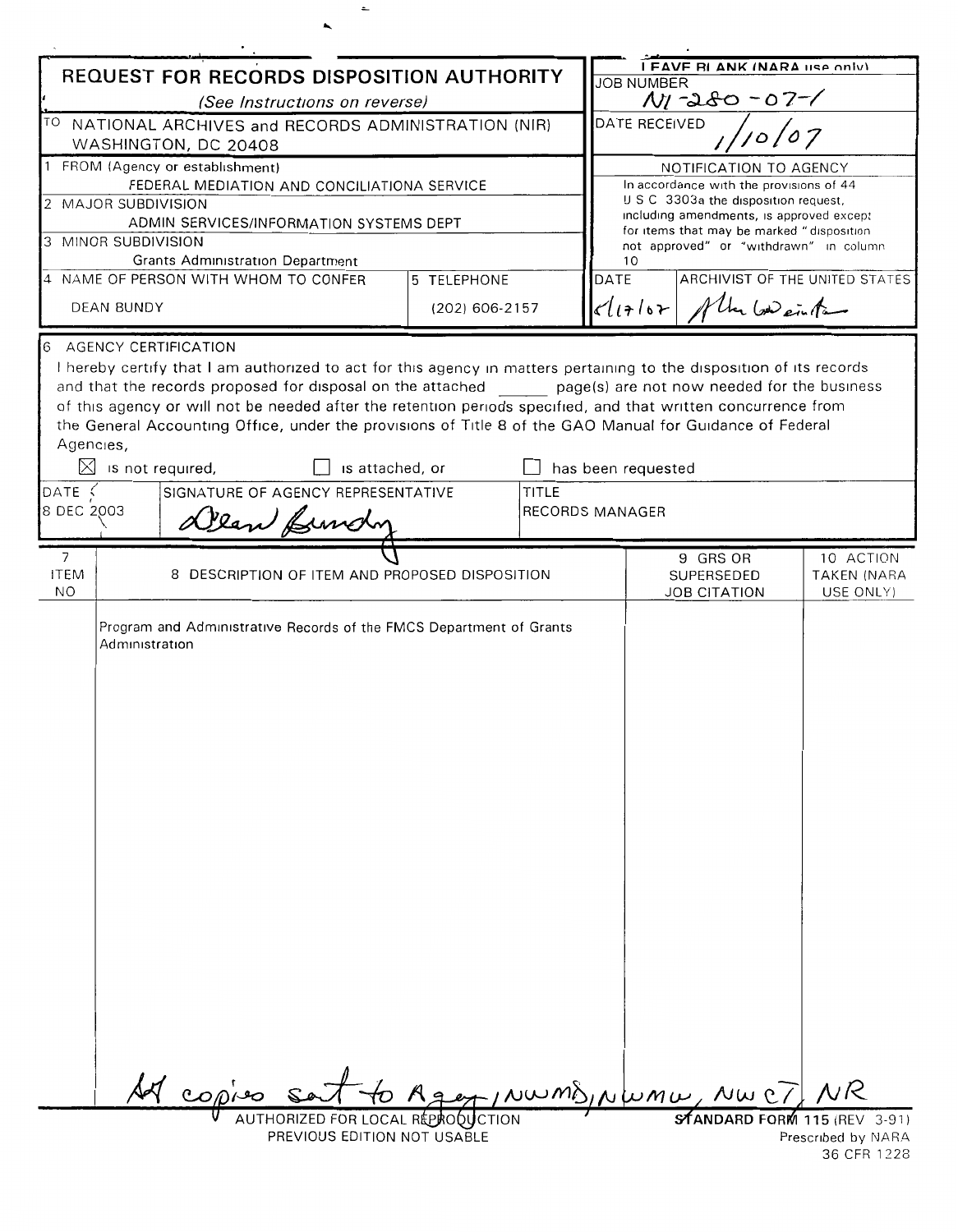## $\frac{1}{2}$  ,  $\frac{1}{2}$  ,  $\frac{1}{2}$  ,  $\frac{1}{2}$  $\mathcal{A}(\mathbf{r})$  . RETENTION SCHEDULE LABOR MANAGEMENT GRANTS ADMINISTRATION PROGRAM

 $\sim$ 

 $\sim$   $\star$ 

| 800 Series       |                                                                                                                                                                                                                                                                                                                                                                                                                                                                                                                                                                                                                                                      |
|------------------|------------------------------------------------------------------------------------------------------------------------------------------------------------------------------------------------------------------------------------------------------------------------------------------------------------------------------------------------------------------------------------------------------------------------------------------------------------------------------------------------------------------------------------------------------------------------------------------------------------------------------------------------------|
| File Number      | Title/Description                                                                                                                                                                                                                                                                                                                                                                                                                                                                                                                                                                                                                                    |
| <b>G/ADM 801</b> | Grants Administration Case Files<br>Case files created to document the progress and<br>outcome of approved grants administered by the<br>Office of Grants Application, filed by fiscal year<br>and numbered consecutively within each year<br>Case files include grantee applications and<br>award approval documentation from the Grants<br>Review Board, correspondence, memoranda,<br>and any other documents necessary to verify the<br>progress and outcome of each awarded grant,<br>from the official award letter to the final audit<br>report from grantees and acknowledgment from<br>the Director of the Office of Grants<br>Applications |
|                  | Temporary Maintain as active file while grant<br>is active Close files in fiscal year blocks, by the<br>fiscal year in which the period of the grant award<br>has ended, all moneys are accounted for<br>satisfactorily, final audits have been reviewed<br>and accepted, and the grant administration case<br>is closed Transfer closed case files in fiscal<br>year blocks to offsite storage  Destroy 6 years<br>after case files are closed Supersedes N1-280-<br>04-1, item 801                                                                                                                                                                 |
| G/ADM 801-1      | <b>Grants Contract Dispute Review Files</b><br>These files document the contract dispute<br>appeals process that begins with a request for<br>agency review of a grantee's disputed action and<br>concludes with the resolution or outcome of the<br>appeal after the Grants Contract Dispute Review<br>Board (GCDRB) has reviewed it Include all<br>correspondence, memoranda, and other<br>documents relevant to the appeal as it proceeds<br>through the defined process                                                                                                                                                                          |
|                  | (a) Grants Contract Dispute Case Files                                                                                                                                                                                                                                                                                                                                                                                                                                                                                                                                                                                                               |
|                  | Temporary. Retain as active file until the<br>contract dispute is resolved and the case is<br>closed Reture to offsite storage in fiscal year<br>blocks Destroy 6 years after final resolution of<br>case and case files are closed Supersedes N1-<br>280-04-1, item 801-1                                                                                                                                                                                                                                                                                                                                                                           |